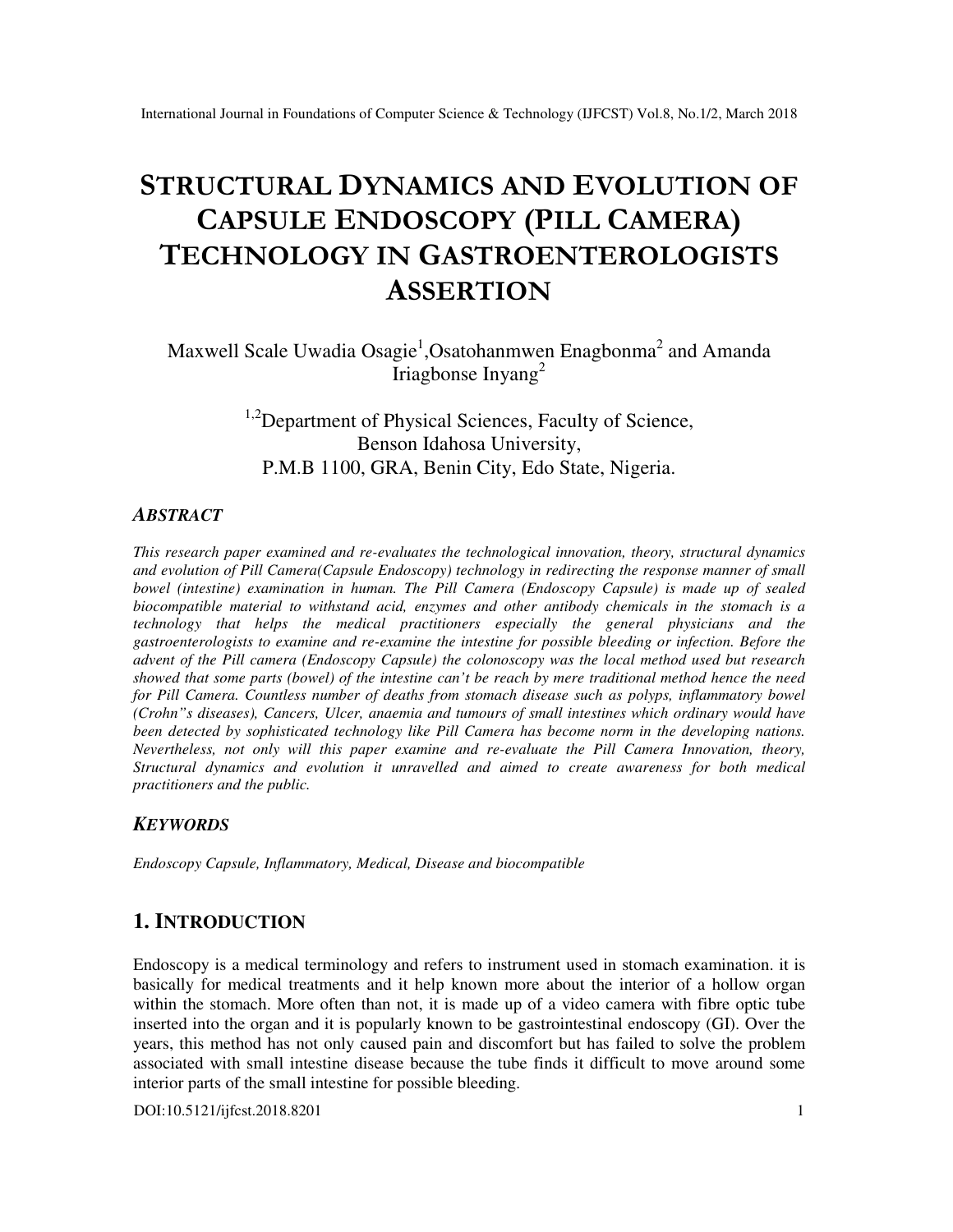It is true that ultrasound innovation came 20 years after the endoscopy but the innovation had it trace to the endoscopy in 1960s [1]. The ultrasound was a solution to the internal GI structures. Advancement in this technology brings about the Endoscopy Ultrasound (EUS) which thus help to determine the level of spread of tumours in the body. The instrument can be use to take tissues sample using Fine Needle Aspiration biopsy (FNA). Research had it that Endoscopy Retrograde Cholangiopancreatography(ERCP) has been in existence for over 28 years using X-rays and endoscopy to know the right state of the body pancreas, gallbladder, ducts and the liver. The Xray enhances the picture clarity of the associated tiny ducts. According to [1] the scope of ERCP's has expanded, medical centres, like hospital's Therapeutic Endoscopy and GI centres uses it to place tents within bile ducts which help to remove difficult bile duct tones by obtaining biopsy samples.



#### Fig. 1. Pill Camera [4]

Another instrument that has help before the discovering of Pill Camera is the Manometer use by gastroenterologists ensuring proper record of muscle pressure along the oesophagus or anorectic organ. The instrument enables motility stability and this has to do with difficulty in excreting and swallowing. These difficulties are usually associated with acholasia and fecal. Both have sphincter muscle relaxation and stomach disorder due to constipation such as rectal outlet obstruction [2]. One of the problems with the progressive improvement of the different endoscopy instruments in ascertaining diseases and bleeding associated with small intestine is the time duration. It takes several hours and this translates to discomfort on the part of the patient. The most troublesome with the normal endoscopy is the inability to show real image of the affected area of the small intestine. So, not been able to examine critical region within the intestine brought about the tubeless technology (device) embedded with camera that track all critical region within the small intestine.

The device has demonstrated in figure 1. Has a size of a pill [3]. Research had it that the first publication on the findings on Capsule Endoscopy motility in the clinical setting were carried out by [14] and establish that Capsule Endoscopy is helpful for diagnosing patients with irritable bowel syndrome. Indeed the capsule cannot obtain biopsies, fluid such as aspirate and brush lesion for cytology in the small bowel, so the need for real time viewer as well as radio-controlled triggering and remote controlled capsule manipulation for precision is highly recommended. This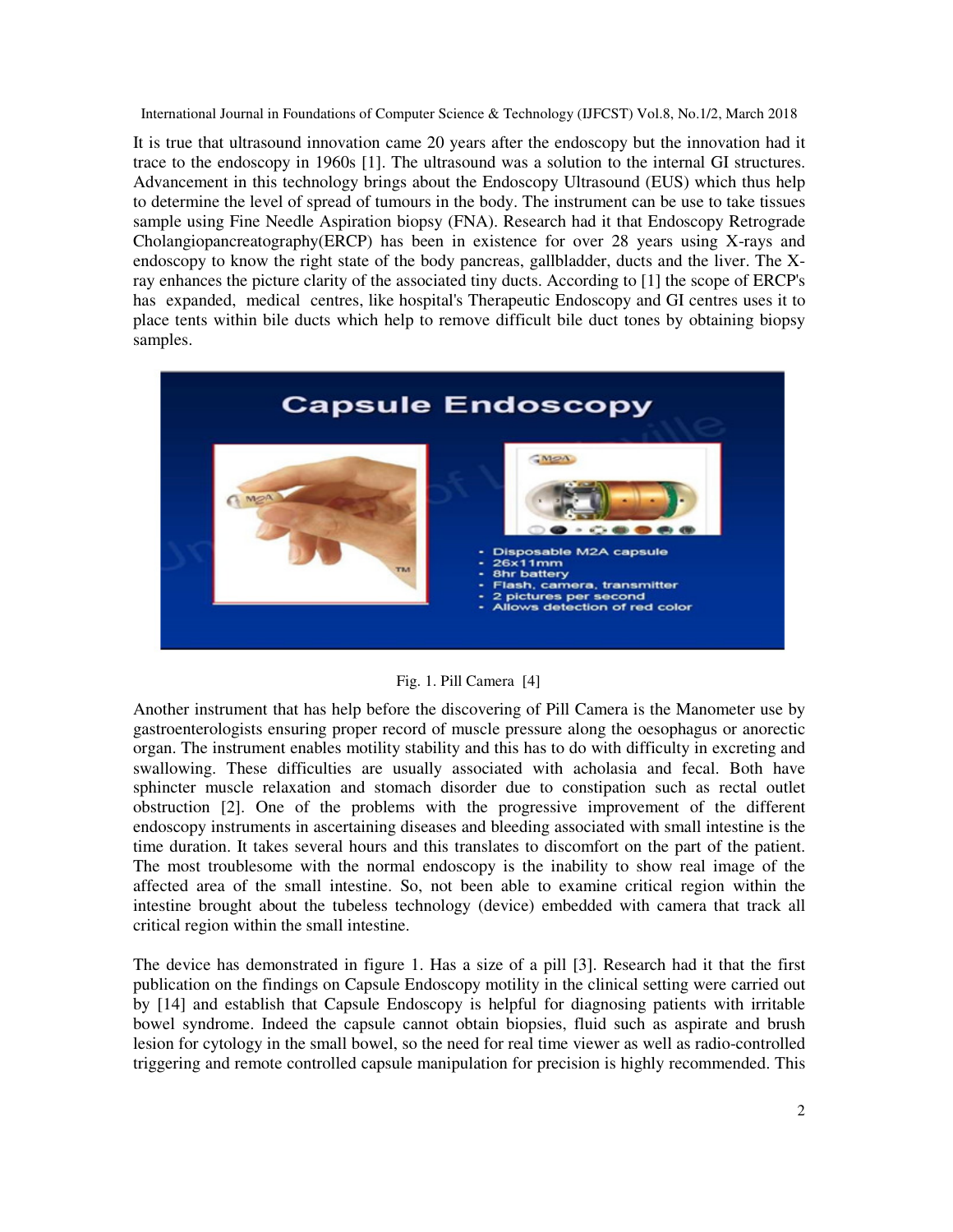made it easy for visualization making the capsule miniature laboratory where all gadgets are seen as entity [15; 24].

Research has shown that capsule endoscopy has gone beyond small bowel (SB),the innovative scope currently witnessed brings to the understanding of end user its ability to exploit different and new area in the esophageal capsule (PillCam  $ESO<sup>TM</sup>$ ) and colonic capsule (PillCam Colon™). Furthermore, it will be loadable to see more research exploitation in Capsule Endoscopy (CE). According to [13] the colonic capsule could be seen as antidote for colorectal cancer monitor and could be traced to the fact that is possesses the non-insidious character. It has been revealed from empirical study that the colonic capsule had two cameras on both ends on first generation and with the capability of absorbing eight frames in two seconds. It is a about 5.1 mm longer when compare to small bowel capsule. The colon must be clean and this helps make no room for remnants of stool so as to reduce associated drawback.



Fig. 2. Images captured by the Pillcam™ Colon and conventional colonoscopy.

A cross session of Figure 2 shows (A-B) as Pedunculated polyp in the sigmoid colon,(C-D) as Ulcerated tumour in the transverse colon, (E-F) as Flat adenoma in the ascending colon. Rather than have these examinations separately it would be idea to have them captured by single capsule thereby leaving the physician to do the rest analysis

A patient should avoid magnetic fields like magnetic resonance imaging (MRI), and metal detectors during capsule examination in the stomach, and this occurs within 24-48 hours. For purpose of clarity, Small bowel preparation is still been seen as critical issue and this make the adaptation of fasting or clear liquids for 10 to 12 hours some could even be as far as 24 hours before the study, however, research shown that bowel preparation could be carried out with 2 to 4 litres of polyethylene glycol based electrolyte solution or oral sodium phosphate preparation with sole responsibility of giving a clear visualization of the small intestine [24].The esophageal capsule (PillCamTM ESO) was approved by the Food and Drug Administration(FDA) in November 2004, after cross-examination which prove the safety of the capsule. Figure 3 and 4 shows pictures of a patient with erosive esophagitis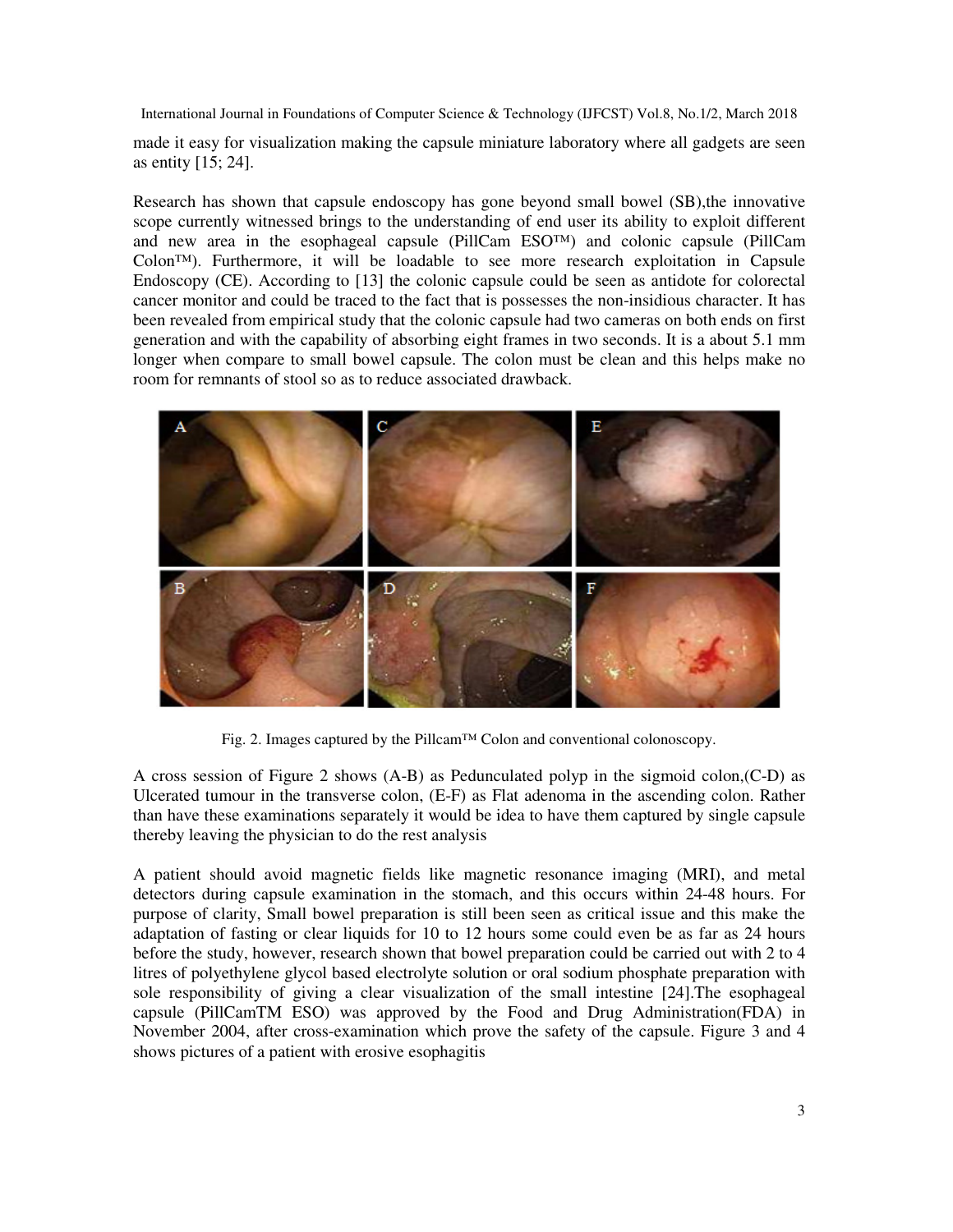

Fig. 3.PillCam™ ESO image of erosive esophagitis; B: endoscopy image of distal esophagus in the same patient.



Fig.4.PillCam ESO™ image showing esophagealvarices; B: Upper endoscopy image of distal esophagus in the same patient.

# **2. RELATED LITERATURES**

Technology improvement in medical has so far taken new dimension

The technological concept for small bowel capsule as seen in Figure 1 is the brain child of two distinguished inventors,Dr. Paul Swain and Dr. Gavriellddan.Swain, a British gastroenterologist, in 1996 he performed the first live text transmissions using a pig's stomach for the live broadcast. A year later there was synergy Gavrielldda who by profession and training was mechanical engineer Defense Ministry of Israel [5; 6; 7]. Following the text result evaluation the work was made know to the public through publication in 2000 [7]. Though this never came to reality same year published but the first use of capsule edoscopy (CE) was seen in the clinical demonstration in the year 2001 and was widely published in the same year [7] and according to [8] more than 1,000,000 capsules have been swallowed worldwide and nearly 1000 peer reviewed publications have appeared in different literatures.

According to research carried by [9] it was revealed that Pill Camera (Capsule endoscopy) is classified as a new down in the diagnostic tool in medical examination of patient which allow a direct penetration as visual examination of the small intestine, which in case surpassthe area of the previous endoscopy/colonoscopy. The M2A Capsule Endoscopy known to be the Pill has the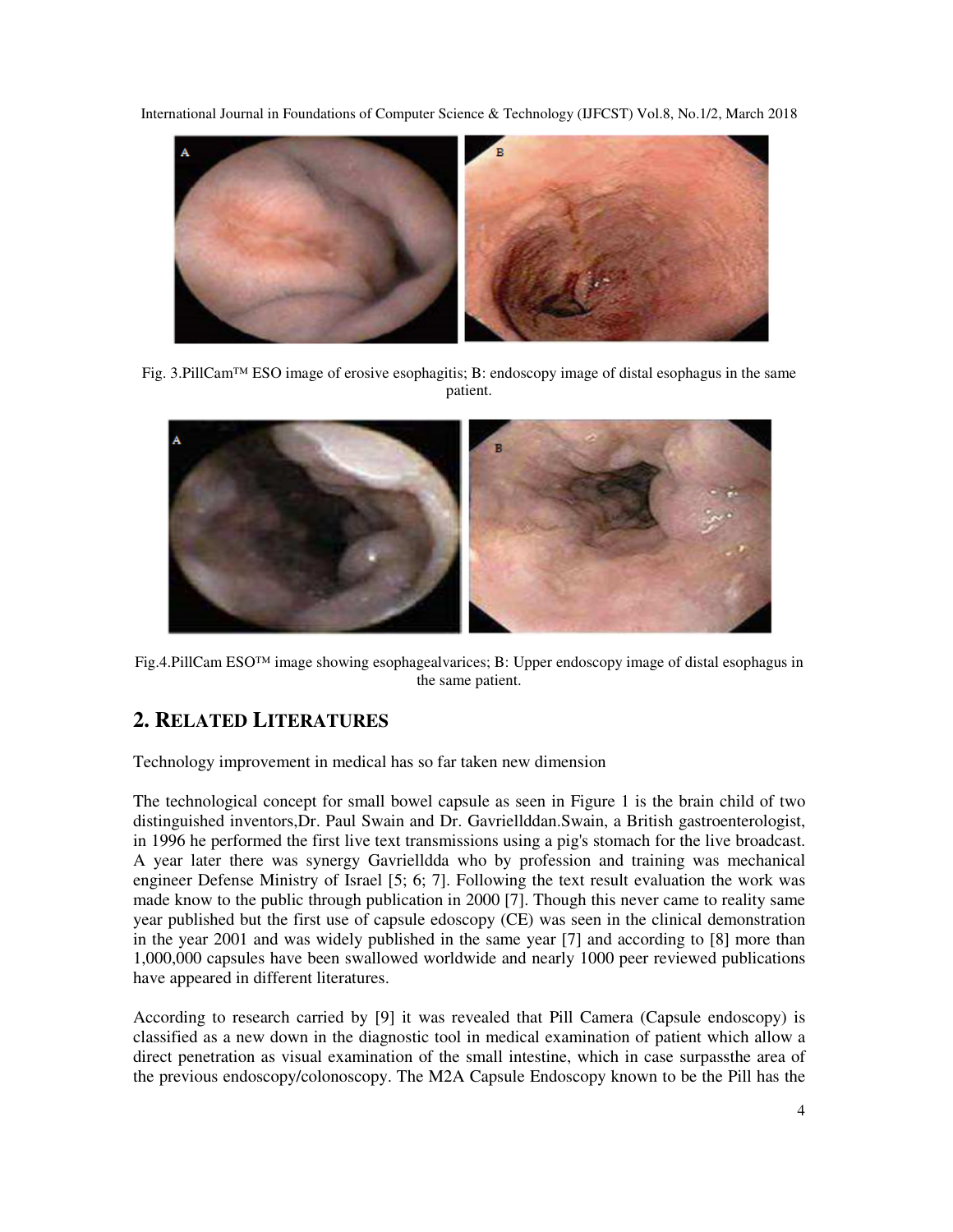shape of a multivitamin, this allow is to be able to go through the easophagoeus to the small intestine by the help of water and as said previously it is made up sealed biocompatible material that made it resistant to stomach acid and other enzymes in the body. The biocompatible material goes as far preventing the M2A Capsule from rupture hence, making it not harmful to the body organs. Doctors sees this method as more convenient in reaching the interior parts (bowel) of the body that couldn't be reach by previous or traditional upper endoscopy or by colonoscopy. It is a well known fact that bleeding of the small intestine is the main reason the Pill Camera was invented but it uses could be seen as going far to check for polyps



Fig. 5. Pill Camera Architecture [11]



Fig. 6. Pill Camera Data recorder [11]

Mohammed in his research explained that the Pill Camera has seven (7) optical fibres as shown in Figure 5. He further made known that six (6) are used for collecting light and one (1) for illumination. At the point of moving from one region of the body to another once swallowed it create room for electric current flows and this cause the encased fibres to bounce back and forth to make the electronic eye scan the gastrointestinal endoscopytract. The Pill has an embedded red, green and blue illumination laser light that help in visualization of the critical bleeding region. The Pill Cameral is designed to capture on two-dimensional which help in the patient diagnosis. The images are directly retrieved from the recording device displayed by Figure 3 and it is worn on patient's waist as a belt [10].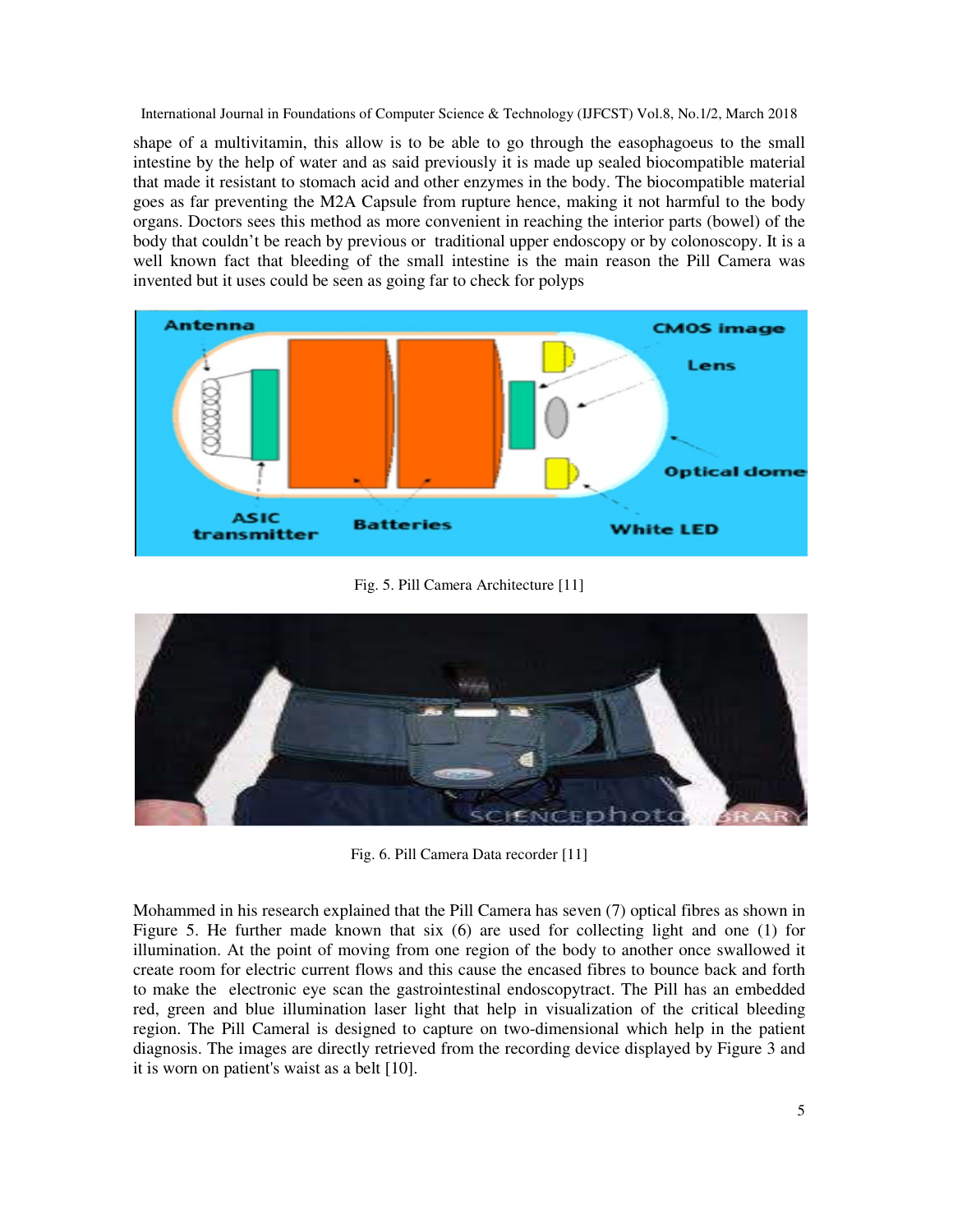The increase advancement in the development of modern technology is the positivism on the usage and application of Pill Camera to the medical field. Endoscope since inception has moved from low pace to an advanced state in the diagnoses and examination of the gastrointestinal tract of a patent condition. The initial process of endoscopy is through the insertion of 8mm tube through the mouth, with camera at the tale end, images display on monitor. This method is simply to make the medical practitioners (medics) carryout the gullet passage of the tube down to the stomach [12].Notwithstanding, this process has been classified as cumbersome and pain tasking on both parties. It is no doubt that the tubeless method of the endoscopy has led to evolution of new area awaiting exploitation in research community, this gives clear indication that patient suffering stomach ailment or possible gastrointestinal tract symptom can simply swallow Pill Camera/Endoscopy Capsule that takes snapshots of all internal parts of the body for easy evaluation and examination on the part of the heath practitioners.

### **3. PILL CAMERA AND ITS ARCHITECTURE**

As demonstrated in Figure 2., the Capsule is 11 by 26 mm (11x26 mm) with outer isoplast envelope[23]. This made it biocompatible and unreceptive stomach enzymes or gastric liquid. The capsule designed has some elements that made it unique and irrespective the miniature it has light emitting diode (LED) with an embedded lens, two (2) batteries known to be silver-oxide, a microchip camera, transmitter with and antenna radiation and automatic sensor switch. The beauty of the camera is on it low power consumption because it is built with complementary metal oxide semiconductor technology. The batteries power the CMOS detector, led and transmitter for easy visibility of the small intestine tissues. The lights as distinguished previously have major role in determining the extent the diagnoses can go because medical practitioners like pathologist does the disease detection by colour. The CMOS detector is embedded with signal to noise ratio (SNR), light emitting diode (LED) and the Application Specific Integrated Circuit (ASIC), these three elements enable the visibility of the tiny image, theses elements are inseparable and remain an entity. It is observed that there is an improvement in the development of ASIC and this has metamorphose into efficient video transmission of bandwidth as well as power with minimum amount into the capsule hence synchronization of LED, CMOS and ASIC consumption. The captured images after excretion are taken to computer for onward analysis. These computers are vehemently with the suitable software tool that help in the diagnoses and give room for medical expert such as the physician to have clear understanding of the effect ratio of the affected tissue or tissues in the body



Fig. 7. Internal mechanism of a Pill Camera (capsule) [11]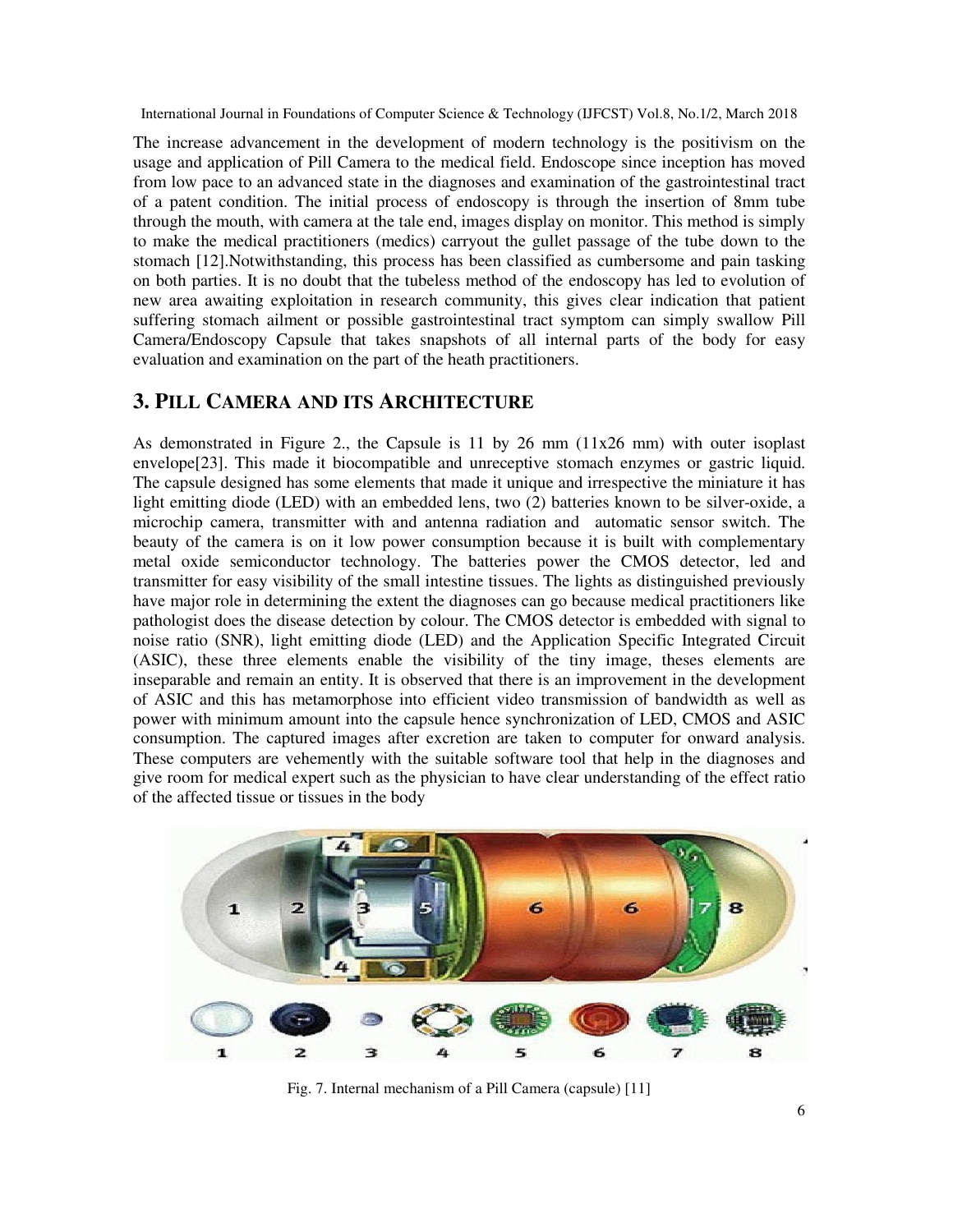| Serial<br>Number | Features OF Pill Camera | Functions                                                                                                                                                                                                                                                  |
|------------------|-------------------------|------------------------------------------------------------------------------------------------------------------------------------------------------------------------------------------------------------------------------------------------------------|
| 1                | <b>Optical Dome</b>     | It is a non conductive element of the capsule and represents the<br>front of the capsule shape. It functions involved liquid filtration<br>and other enzymes balancing                                                                                     |
| 2                | Lens Holder             | As the name implies it holds the lens firmly to the capsule to<br>prevent detachment                                                                                                                                                                       |
| 3                | Lens                    | The lens is the eye of the capsule and can't be underestimated. It<br>formed one of the major parts of the Capsule and it is place<br>under the side of the Optical Dome                                                                                   |
| $\overline{4}$   | <b>LED</b>              | There are several components that made up of the LED and the<br>end product of it is to illuminate light around the passage region<br>of the body for easy identification of affected tissues. It prevent<br>reflection through the light receiving window |
| 5                | <b>CMOS</b> Sensor      | This is the beauty of the Capsule because it detect minutes<br>object as less than 0.2 mm and work on a precision of 140<br>degree                                                                                                                         |
| 6                | <b>Battery</b>          | The design nature of the battery made it harmless to the body<br>and as explained previous it is made up of silver oxide. It is two<br>to make it last for the period of examination and has a button<br>shape                                             |
| 7                | <b>ASIC Transmitter</b> | The transmitter has two electrodes isolated electronically and it<br>is an integrated circuit which help the facilitation of images<br>captured                                                                                                            |
| 8                | Antenna                 | The communication existing between the belt receiver and the<br>capsule is done by the help of antenna which a coated<br>polyethylene                                                                                                                      |

Table I. Dimensions of the Internal Mechanism of Pill Camera

# **4. COMMUNICATION COMPONENTS**

The capsule as explained previously does not have the sole responsibility of performing the diagnostic analyses, other components work simultaneously with the capsule to bring about holistic diagnosis in patient suspected to be having the bleeding of the small intestine. Patient undergoing the endoscopy examinations are meant to put on the varieties of components associated with the capsule endoscopy before readings and evaluations are made. So, to make the images transmitted to solve the problem, proper record must be taken. A is meant to wear an antenna with wire connected to the recording unit. The antenna array deigned to be worn under normal clothing is put right to the chest of the patient under electrocardiography and multiple numbers of images transmitted by the capsule, received is recorded. It has no stationary part with the patient because study or research has not shown the endemic problem associated with body movement during cross examination and evaluation of patient under Capsule endoscopy text.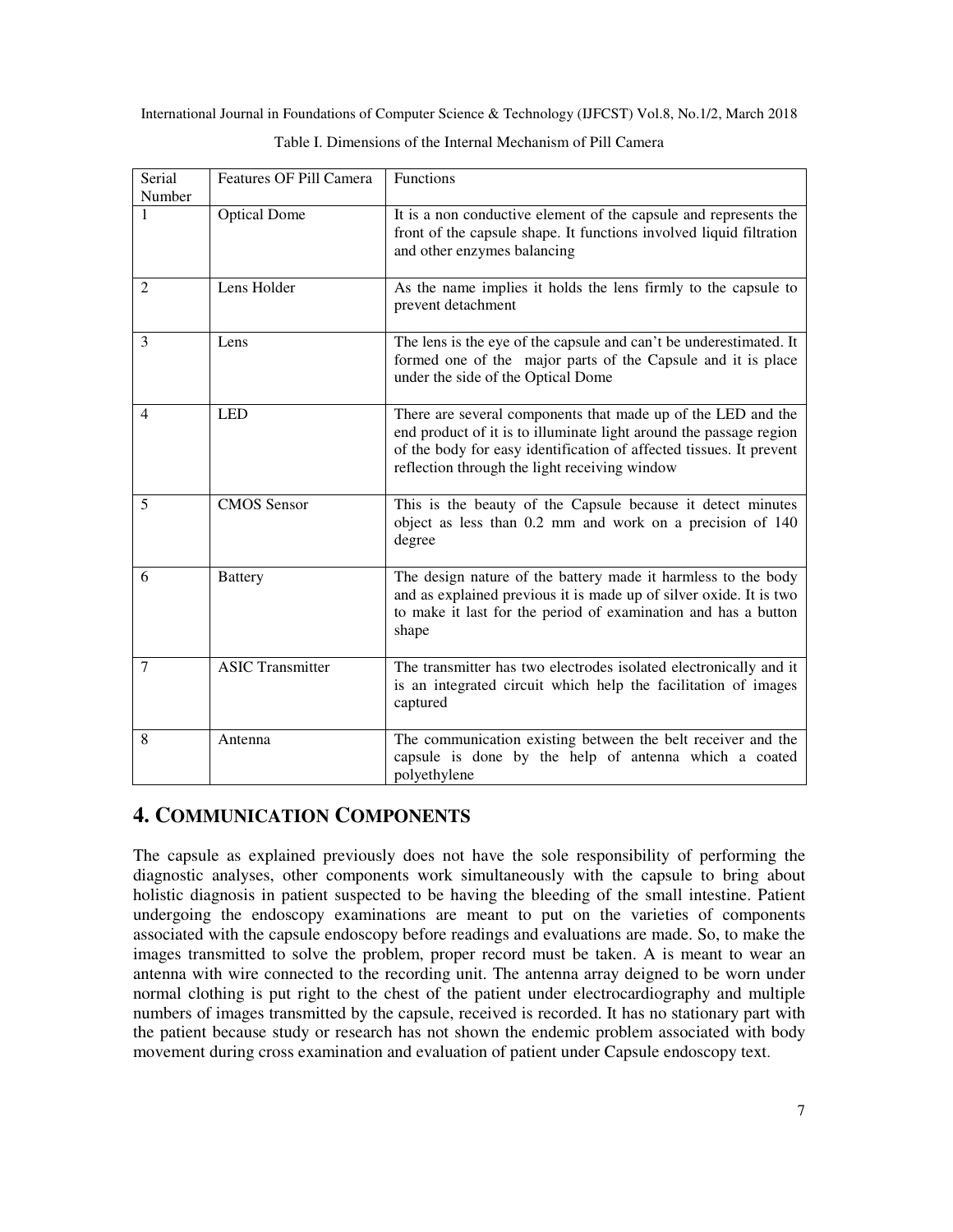a. Pill Cam Capsule: SB/ESO: as approved by Food and Drug Administration (FDA) are placed in tabular form

| <b>SB</b>                  | <b>ESO</b>                  |
|----------------------------|-----------------------------|
| For small bowel.           | For esophagus.              |
| Standard lighting control. | Automatic lighting control. |
| One side imaging.          | Two sided imaging.          |
| Two images per second.     | 14 images per second.       |
| 50,000 images in 8 hours.  | 2,600 images in 20 minutes. |

Table II. Pill Cam Capsule Recommended

b. Sensor Array Belt.

The sensor array belt is more or less like the Electrocardiogram (ECG) used in obtaining the movement pattern of the heart. This is seen as a wave length or movement indicating the pattern of the functionality of the heart. The wires are directly join to light weight data recorder. The sensor array help monitor the rightful position of the capsule within the body. A belt is worn around the waist with recording device and a battery pack. The sensor encompassa pad sensors, battery, cable, and bag receiver.



Fig.8. Sensor array belt [11]

#### c. Data Recorder:

The recorder is attached to the sensor belt and is portable enough to fit into the recorder pouch with little above 489 gm of weight. The signal transmitted by the camera through sensory array are captured this device. It has ability to store images of 5500 to 6000 JPEG format on a drive capacity of about 10 GB. The images download speed is directly proportional to the network available on processing time and this shown by the belt worn around the waist captured by Figure 6. On usage, the sensory array, recorder belt and the battery must be orderly and neatly done to avoid damage or some environmental hazard capable of affecting the device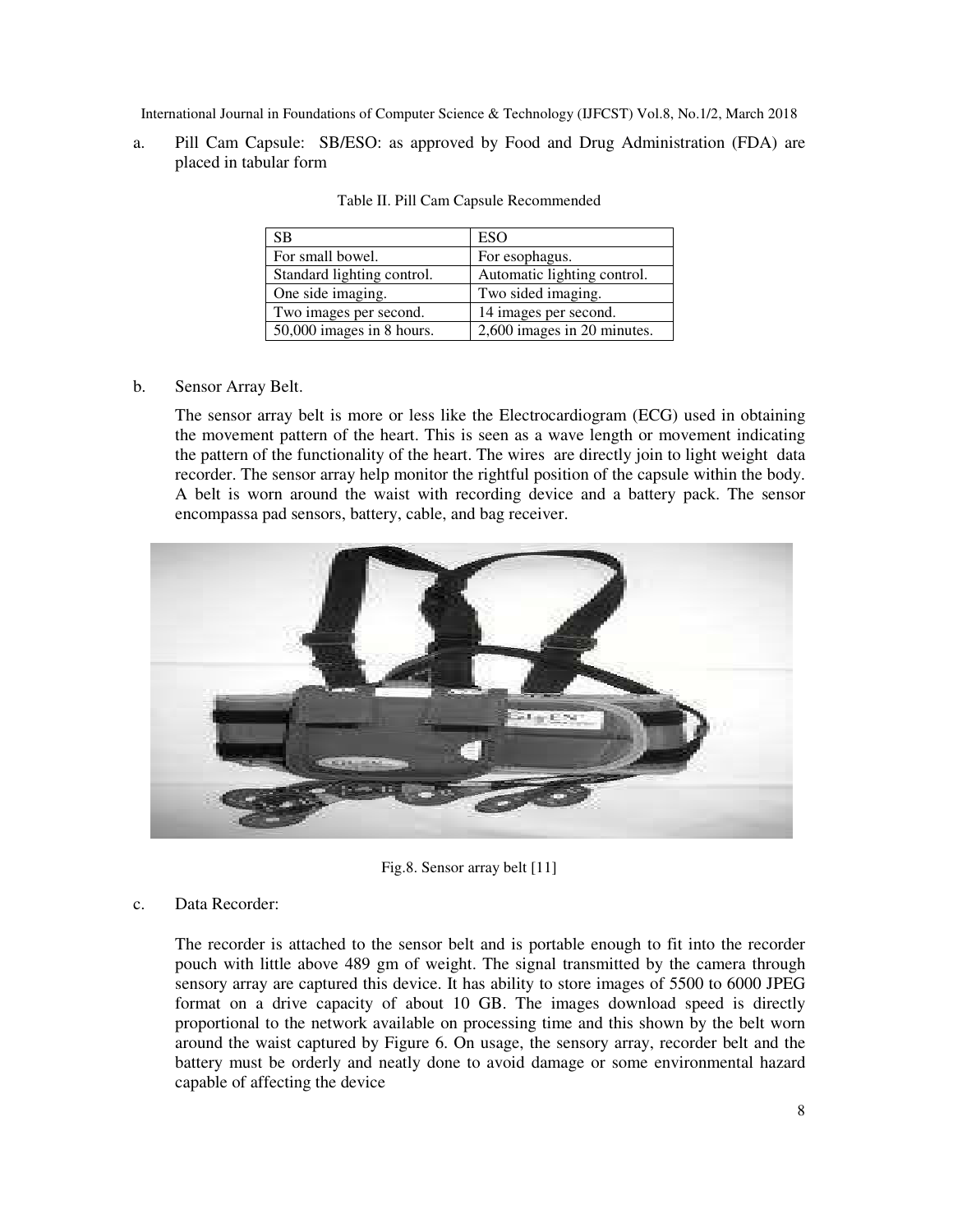d. Real Time Viewer:

The time viewer is a Liquid-crystal Display (LCD) with embedded rapid reader software as seen in Figure 9. It is a real time viewing machine that make know the view the current position of the capsule within the body



Fig. 9. Real time viewer [11]

e. Work Station and Rapid Software.

The work station is the centre for rapid processing and a base for feedback of images receive from through different elements responsible. The downloaded images are further process by Rapid Application Software (RAS). The medical practitioner do the analysis by watching the two dimensional images. The software application has since be improved on through features such degree of localization capsule around the abdomen inline with the video images. it also has the ability to automatically point out the capsule images that cohabits with the already existing blood or red sport

## **5. ENDOSCOPY (PILL CAMERA) EVALUATIONS AND DISCUSSIONS**

It is difficult to have a system or innovation void of drawbacks, it is same with capsule endoscopes and this solvable solution is indeed the true reflection of what happen in the next feature in microelectronics capable of creating image sensors with a smaller pixel size and higher resolution. Capsule Endoscopy as practiced uses image data compression which causes blot at to objects thereby leading to lower image quality. This is a serious limitation to the capsule endoscopy innovation. Another setback is the diminution of the two silver oxide batteries used in the current capsule endoscopy which could cause complete imaging of the small intestine when kept for longer time in the stomach [16; 17]. Though, this setback could form less penetration in critical research into capsule endoscopy other researchers such [18; 19] found out solutions to the prevalent problem of long time examination. Two research on capsule endoscopy are currently being supervised by the European Union (EU), the VECTOR (Versatile Endoscopy Capsule for gastrointestinal Tumor Recognition and therapy) and NEMO (Nano based Capsule-Endoscopy with Molecular Imaging and Optical biopsy)[20; 21; 22]. The successful delivering on this will mark the new down to the ever present capsule endoscopy.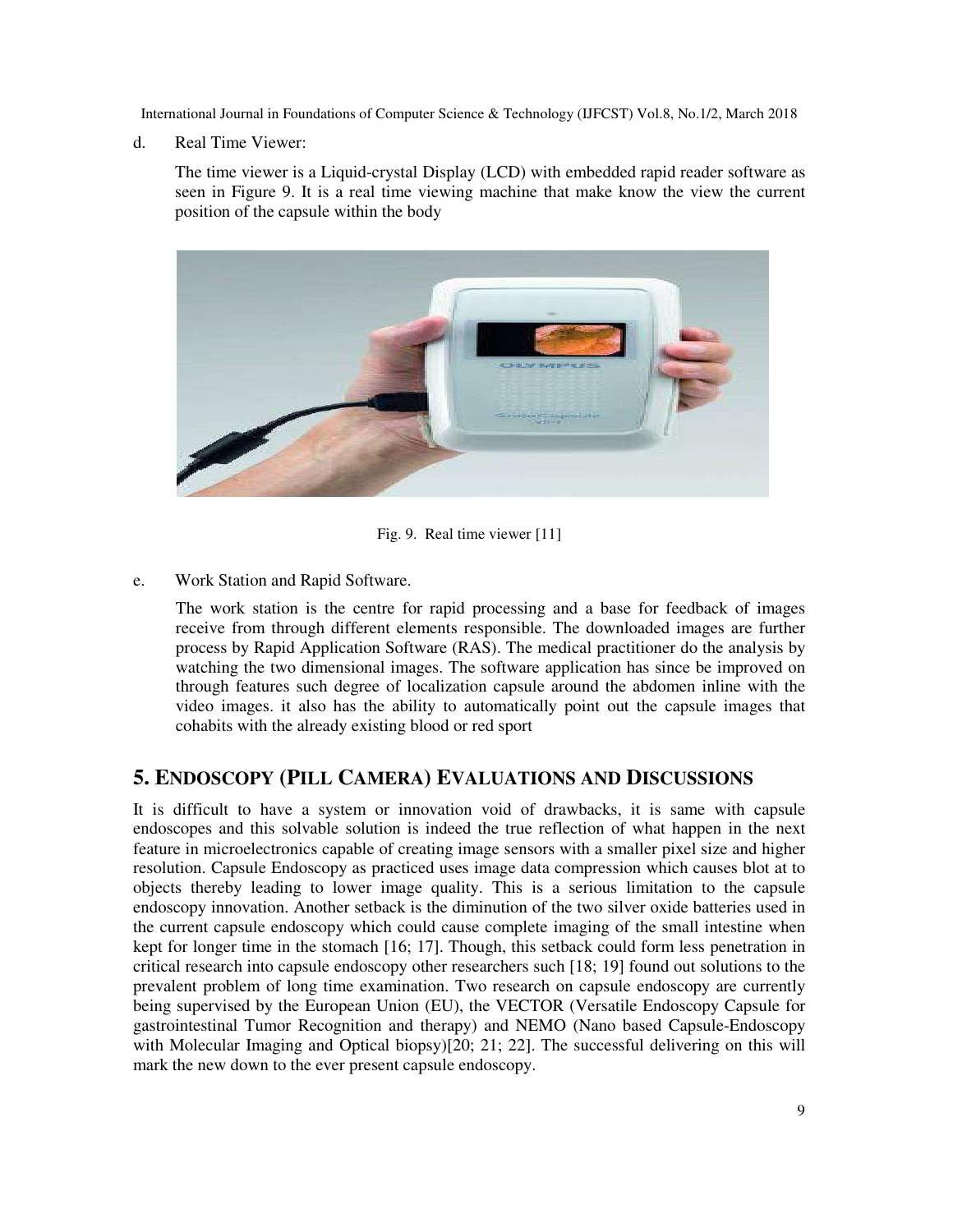According to [25]the procedure set aside by the American Society of Gastrointestinal Endoscopy (ASGE) on platelets count cirrhosis and cholestatic liver disease has brought about the esophagogastro-duodenoscopy(EGD). In the cross session, grades 1 to 3 were evaluated:  $C0 =$  no varices, C1 =small and nontortuousvarices $\leq$ 25% of the circumference of the frame, and C2 = large varices>25% of the frame circumference. Similarly, [26]show that multicenter international study with PillCamesophageal prior to esophago-gastro-duodenoscopy was performed in 97 cirrhotic patients within 48 hours by endoscopists sightless the results of capsule endoscopy, while the PillCamesophageal study was read by a sightless second investigator making the sensitivity a little above 86.5% and 86.6%, respectively and this could be seen as perfect result.

Again, the statistic published by [27] show a study of 328 patients, and the capsule endoscopy sensitivity in actually detecting polyps  $\leq 6$  mm in size were 64% (95% confidence interval 59– 72) and 84% (95% CI 81–87), respectively, and for detecting advanced adenoma sensitivity and specificity were  $73\%$  (95% CI 61–83) and  $79\%$  (95% CI 77–81) respectively of 19 cancers detected by colonoscopy, 14 were detected by capsule endoscopy (sensitivity 74%, 95% CI 52– 88). For all lesions, the sensitivity of capsule endoscopy was higher in patients with good or excellent colon cleanliness compared to those with fair or poor colon cleanliness. This again could be classified as a desire result worthy enough to change the capsule endoscopy research to positive state. As demonstrated by [28], 79% sensitivity and 94% specificity of capsule endoscopy for Barrett's esophagus in 77 patients is a way forward to the actualization of the novel full scale.

It is true that the statistical result of the various test conducted speaks volume but it would have been better to see clear collaboration with other researchers to ascertain it validity and current literatures on capsule endoscopy.

## **6. CONCLUSION**

Wireless capsule endoscopy is indeed a breakthrough in small bowel investigation. Following the drawbacks associated with other available techniques to image this region capsule endoscopy has bridged the gap. This innovation in the nest couple of years will increase it scope in wide range of patients with variety of illnesses. It could be said that the innovation suited for patients with gastrointestinal bleeding of unclear etiology. The innovation ideal detection of small lesions caused by bleeding such as tumours and ulcers makes it the right instrument for quick and easy discovering. Although, there are wide variety of indications for capsule endoscopy being investigated currently but the capsule pill camera innovation offers a comparative advantage over them. The capsule endoscopy is painless and effection free, it offers advantage such as miniature size, accurate, precise (view of 140 degree), high quality images, harmless material, simple procedure, high sensitivity and specificity, avoidance of risk in sedation and efficient than X-ray, CT-scan, and normal endoscopy. Capsule endoscopy application is across medical industry, robots, sophageal diseases, gastrointestinal reflex diseases, barreff's esophagus, Crohn's disease, small bowel tumours, small bowel injury, celiac disease, ulcerative colitis etc. The future is bright for capsule endoscopy because it will become effective in diagnostic gastrointestinal. This innovation makes patients with cancer or varicesless worried because it has easy and painless procedure when compared to conventional colonoscopy and gastroscopy. The VECTOR and NEMO research being sponsored by the EU will be another interesting area in the near future.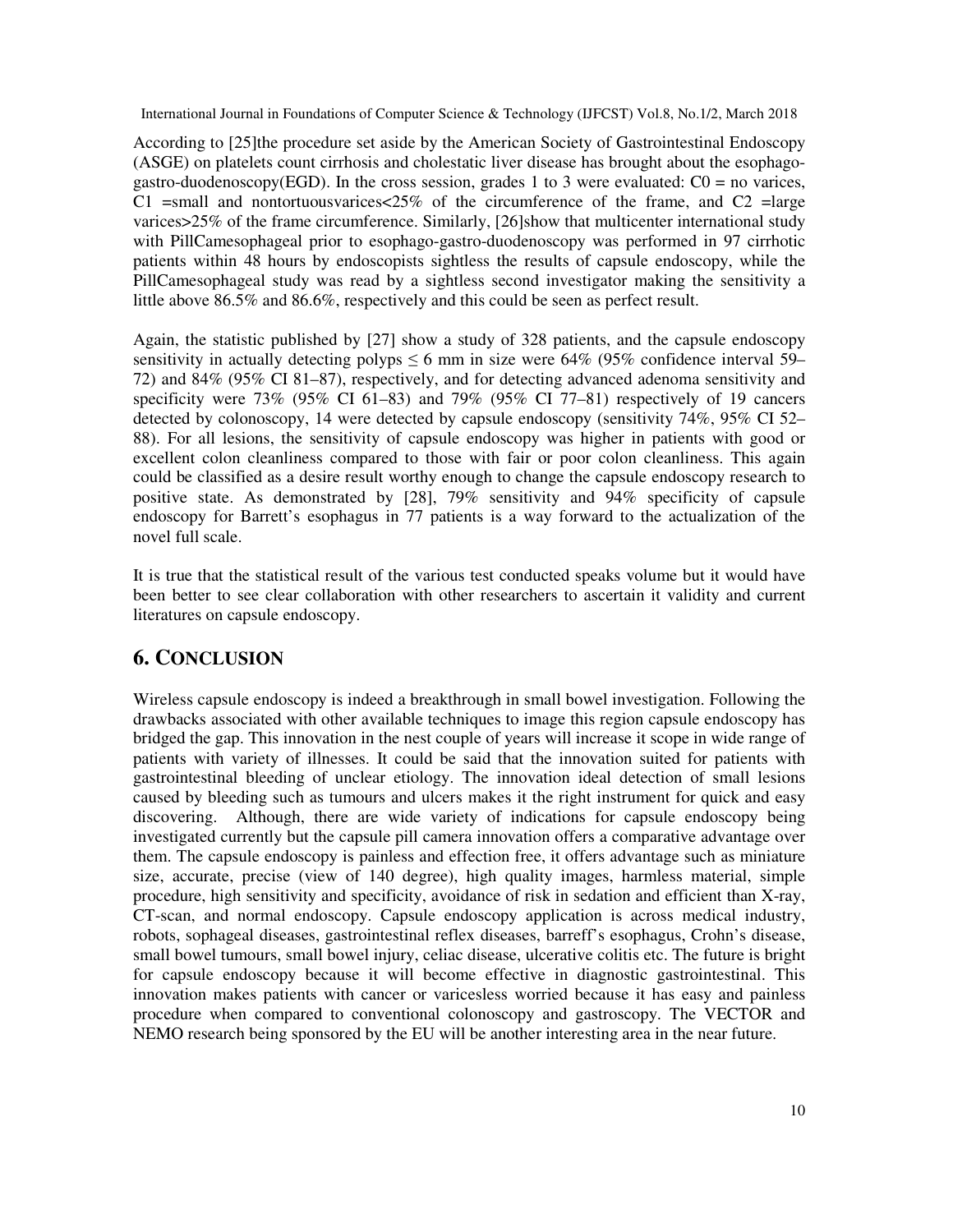#### **REFERENCES**

- [1] Sidhu, R., Sanders, D. S., &McAlindon, M. E. (2006). Gastrointestinal capsule endoscopy: from tertiary centres to primary care. BMJ: British Medical Journal, 332(7540), 528..
- [2] Chong, A. K., Taylor, A. C., Miller, A. M., & Desmond, P. V. (2003). Initial experience with capsule endoscopy at a major referral hospital. Medical journal of Australia, 178(11), 537-541.
- [3] Yuce M, and Dissanayake T. (2012)."Easy-to-swallow wireless telemetry" .IEEE Microwave Magazine.
- [4] https://www.google.com/search?tbm=isch&source=hp&biw=1334&bih=621&ei=M2RYWrPdHYG ZsgGd8YzgAg&q=pill+camera&oq=pill+camera&gs\_l=img.3..0l10.6397.9165.0.10554.13.11.0.2.2. 0.454.1808.0j1j5j0j1.7.0....0...1ac.1.64.img..4.9.1841.0..0i10k1.0.kCXRXOD-diw (Source: Retrieved 2/01/2018)
- [5] Appleyard, M., Glukhovsky, A., & Swain, P. (2001). Wireless-capsule diagnostic endoscopy for recurrent small-bowel bleeding. New England Journal of Medicine, 344(3), 232-233.
- [6] Iddan, G. J., & Swain, C. P. (2004). History and development of capsule endoscopy.Gastrointestinal endoscopy clinics of North America, 14(1), 1-9.
- [7] Swain, C. P., Gong, F., & Mills, T. N. (1997). Wireless transmission of a colour television moving image from the stomach using a miniature CCD camera, light source and microwave transmitter. Gastrointestinal endoscopy, 45(4), AB40.
- [8] Kornbluth A, Legnani P and Lewis BS.(2004). Video capsule endoscopy in inflammatory bowel disease: past, present, and future. Inflamm Bowel Dis 10,278-285.
- [9] Colli, A., Gana, J. C., Turner, D., Yap, J., Adams‐Webber, T., Ling, S. C., & Casazza, G. (2014). Capsule endoscopy for the diagnosis of oesophageal varices in people with chronic liver disease or portal vein thrombosis. The Cochrane Library.
- [10] Mohammed H. (2016). Seminar on Pill Camera, submitted to Electrical and Electronics Engineering Department, MuffakhamJah College Of Engineering & Technology
- [11] https://www.slideshare.net/search/slideshow?searchfrom=header&q=Pill+Camera+Architecture+ (www.slideshare.net). Retrieved 02/01/2018
- [12] Bhattarai, M., Bansal, P., & Khan, Y. (2013). Longest duration of retention of video capsule: A case report and literature review. World journal of gastrointestinal endoscopy, 5(7), 352..
- [13] Fireman, Z., &Kopelman, Y. (2007). New frontiers in capsule endoscopy. Journal of gastroenterology and hepatology, 22(8), 1174-1177.
- [14] Malagelada, C., De Iorio, F., Azpiroz, F., Accarino, A., Segui, S., Radeva, P., &Malagelada, J. R. (2008). New insight into intestinal motor function via noninvasive endoluminal image analysis. Gastroenterology, 135(4), 1155-1162.
- [15] DaCosta, R. S., Wilson, B. C., &Marcon, N. E. (2005). Optical techniques for the endoscopic detection of dysplastic colonic lesions. Current opinion in gastroenterology, 21(1), 70-79.